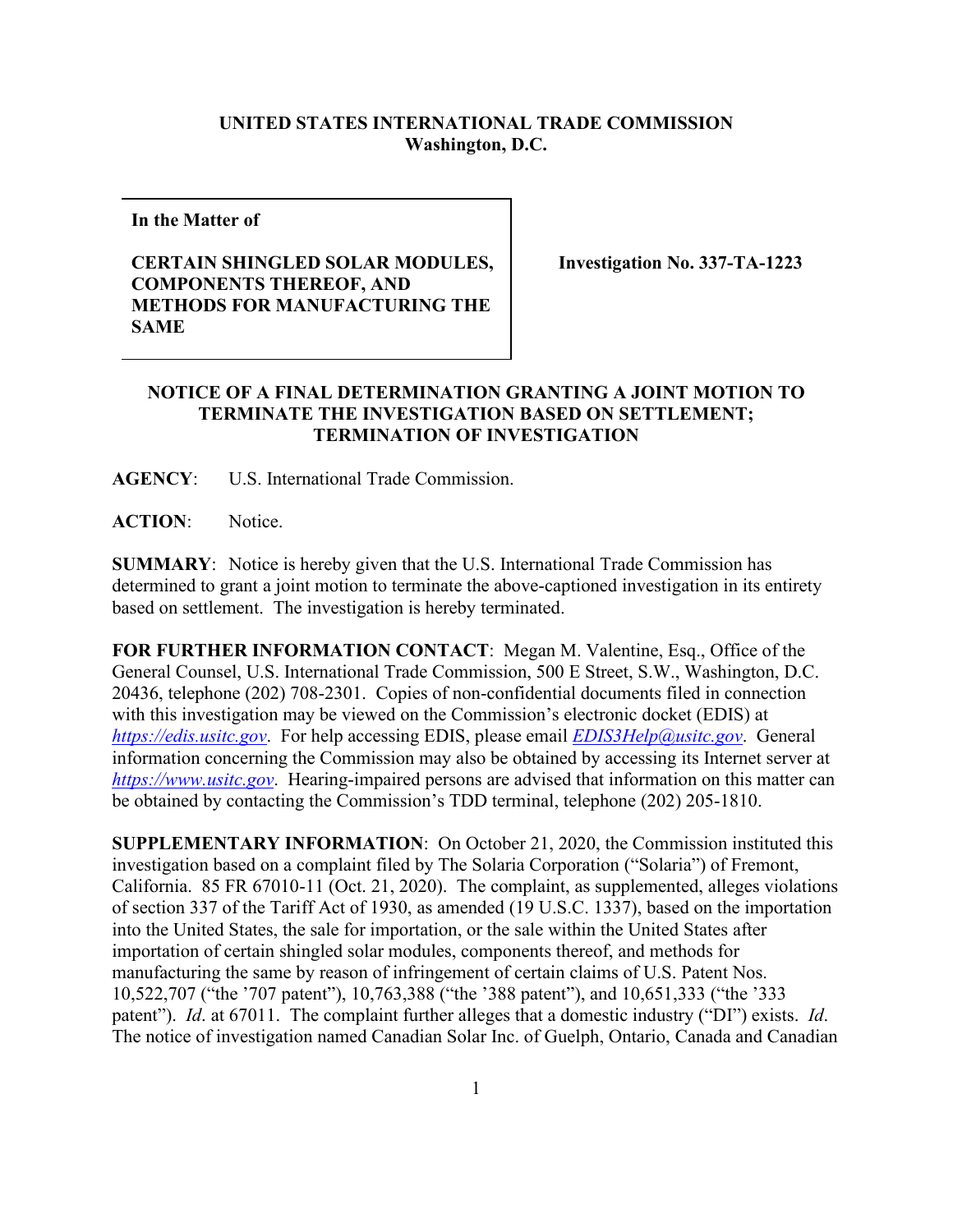Solar (USA) Inc. of Walnut Creek, California (collectively, "Canadian Solar") as the respondents. *Id*. The Office of Unfair Import Investigations is not named as a party. *Id*.

On July 15, 2021, the Commission terminated the investigation as to the '707 patent based on Solaria's withdrawal of the allegations in the complaint as to that patent. Order No. 9 (June 28, 2021), *unreviewed by* Comm'n Notice (July 15, 2021). On October 13, 2021, the Commission terminated the investigation as to certain claims of the '333 patent and the '388 patent based on Solaria's withdrawal of the allegations in the complaint as to those claims. Order No. 13 (Sept. 14, 2021), *unreviewed by* Comm'n Notice (Oct. 13, 2021).

On October 22, 2021, the presiding chief administrative law judge ("CALJ") issued a final initial determination ("FID") on violation, finding a violation of section 337 with respect to the '388 and '333 patents. The FID also included the CALJ's recommended determination on remedy and bonding.

On November 5, 2021, Canadian Solar filed a petition for review of certain aspects of the FID on violation. On November 15, 2021, Solaria filed a response to Canadian Solar's petition.

On November 22, 2021, Canadian Solar filed a notice of supplemental authority to inform the Commission that a claim construction order issued in a related district court litigation involving the same parties and patents at issue in this investigation.

On November 23, 2021, Canadian Solar filed a submission on the public interest pursuant to Commission Rule 210.50(a)(4) (19 CFR 210.50(a)(4)). The Commission did not receive a public interest submission from Solaria. The Commission also did not receive any submissions on the public interest from members of the public in response to the Commission's *Federal Register* notice. 86 FR 62845-46 (Nov. 12, 2021).

On February 4, 2022, the Commission determined to review the FID in part and to remand the FID in part to the CALJ to address, in the first instance, Canadian Solar's on-sale bar defenses as to the asserted claims of the '333 patent. 87 FR 7867-70 (Feb. 10, 2022).

On February 18, 2022, Solaria and Canadian Solar each filed initial briefs on the issues under review, as well as the issues of remedy, the public interest, and bonding. On March 4, 2022, Solaria and Canadian Solar each filed reply briefs.

On March 4, 2022, the CALJ issued a remand initial determination ("RID") finding that Canadian Solar failed to show, by clear and convincing evidence, that the asserted claims of the '333 patent are anticipated under the on-sale bar of 35 U.S.C. 102.

On March 16, 2022, Canadian Solar filed a petition for review of the RID. On March 23, 2022, Solaria filed a response to Canadian Solar's petition. On April 20, 2022, the Commission determined to extend the deadline for determining whether to review the RID until June 6, 2022.